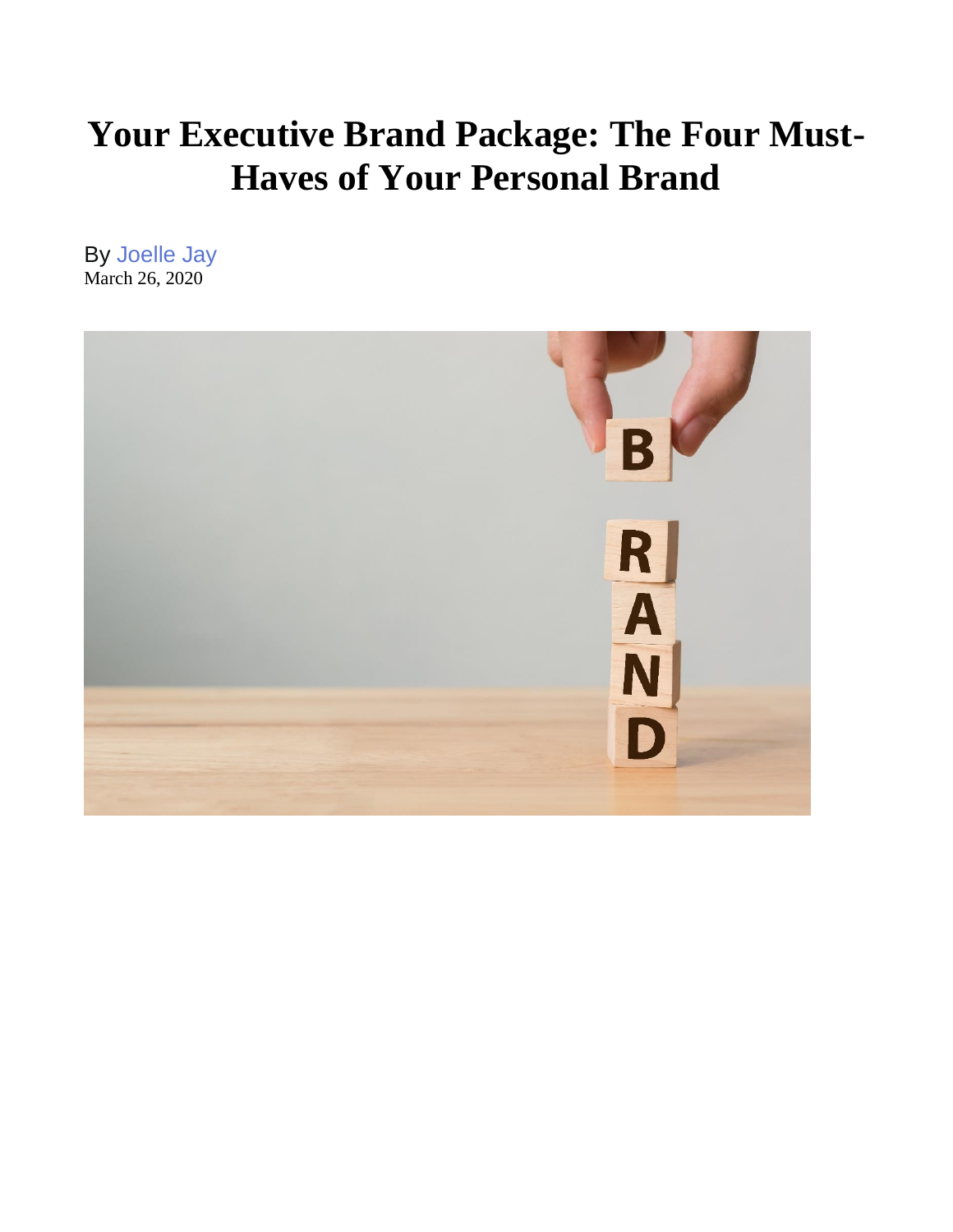There are millions of leaders looking for board seats. Fortunately, you're one in a million.

In our Journey to a Board Seat Series, so far you've learned:

- 1. What the Athena Alliance is and how they can help you develop into an attractive board candidate;
- 2. How to plan a strategy for your journey to a board seat.

Today, you're going to learn about Step 2 of the journey: Creating Your Executive Brand Package: The Four Must-Haves of Your Personal Brand.

## **Why do you need an Executive Brand Package?**

As a successful business leader, chances are you are well-known in your organization. You have experience, a reputation, and perhaps even a collection of interviews, press releases and articles showing people who you are and what you offer. Even if you don't, you probably have a website, or at least a photo and a bio.

In other words, you have a brand.

However, your brand – built over many years of your career – is likely more a historical picture of where you've been.

What you need now is a branded package of who you are and what you want. This is the essence of an Executive Brand Package.

## **What is in an Executive Brand Package?**

There are four pieces of your Executive Brand Package:

- 1. A Resume or CV
- 2. An Executive Bio
- 3. An Elevator Pitch
- 4. A Linked-In Profile.

You may have variations of these already, or you may be starting from scratch, but either way, the intentional step in this part of the journey is to craft versions of these messages that specifically paint a picture of you as the qualified board member you are and want to be.

## **How do you create your Executive Brand Package?**

There are two distinct phases to developing a winning Executive Brand Package.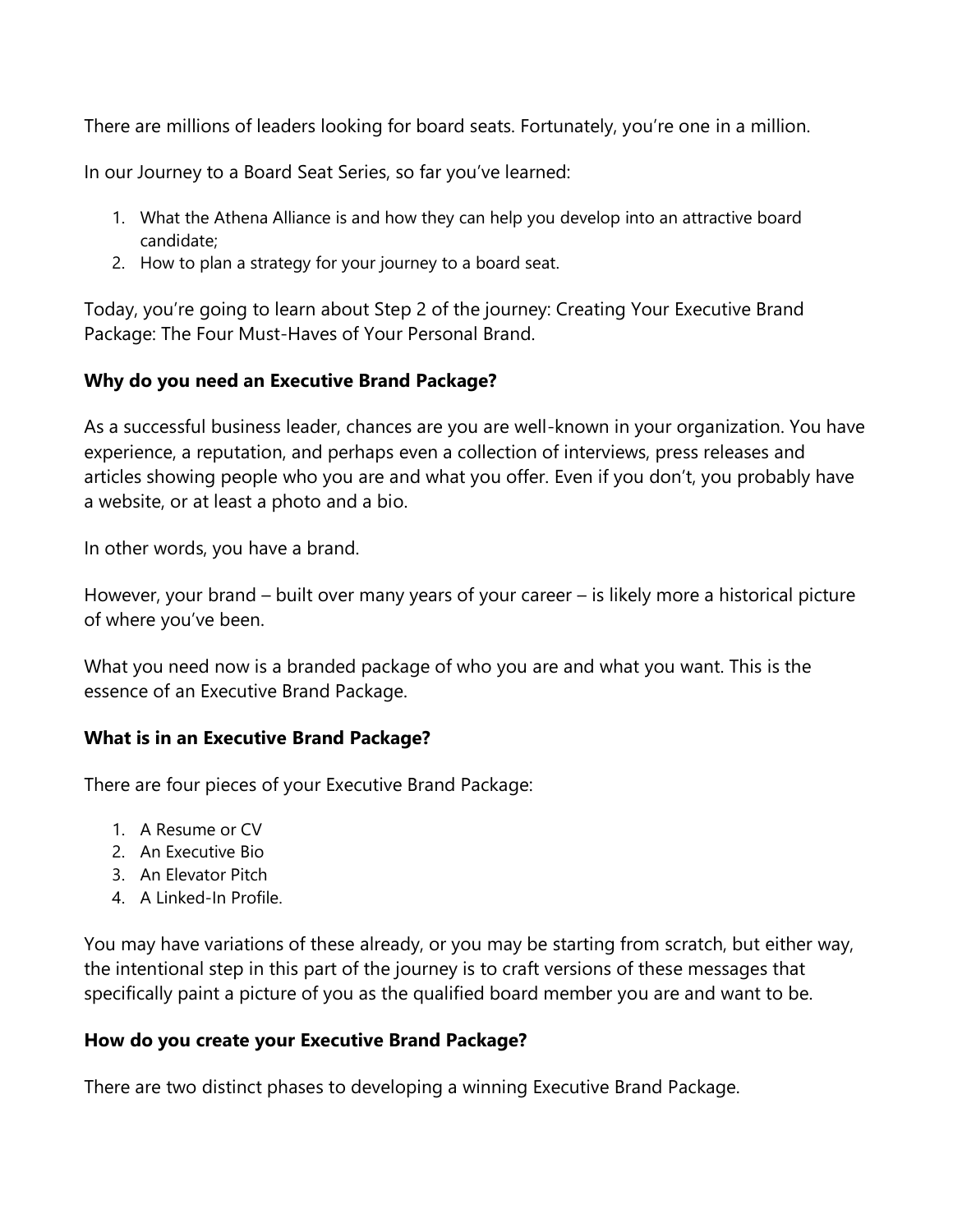First, you must know yourself.

Second, you must capture your compelling qualities in writing.

Neither of those things are easy, and they both benefit from working with a coach.

Fortunately, The Athena Alliance offers coaching and produces an Executive Brand Package for its members, taking out much of the stress and time needed to "brand yourself." I was fortunate to work with Executive Writer, Adriana Azuri, who masterfully pulled together my Executive Brand Package and led me through this step.

- We started by gathering my existing materials.
- We then discussed everything I'd learned from planning my Journey Strategy.
- She drafted each of the four elements of my Executive Brand Package.
- Together, we wordsmithed and refined the final copy.
- And in the end, I had four complete, written documents that I could feel confidently presented me in the best light for the board seat I wanted.

#### As Adriana says,

"Through this process of learning about a member's career, I can tell you who they are and what value they deliver or have delivered. I then outline a member's overall career achievements to bring out the best of the best. It's crystal clear to me who they are and what their strengths are."

## **Adriana Azuri Athena Alliance Journey Advisor & Executive Writer**

Whether you're pursuing a board seat now or think you may wish to sometime in the future, it's never too late to pull these materials together for yourself.

## **How can I create my own Executive Brand Package?**

If you know you need to spruce up your public image and put together an Executive Brand Package that presents the best version of you to the world, the place to start is defining your Personal Brand.

Admittedly, working through the details of creating a Personal Brand can be painful and difficult to do on one's own. It requires self-knowledge, reflection, self-awareness, vulnerability, and confidence. This is definitely a process that is served by working with a competent communications expert, a personal branding consultant, or a coach.